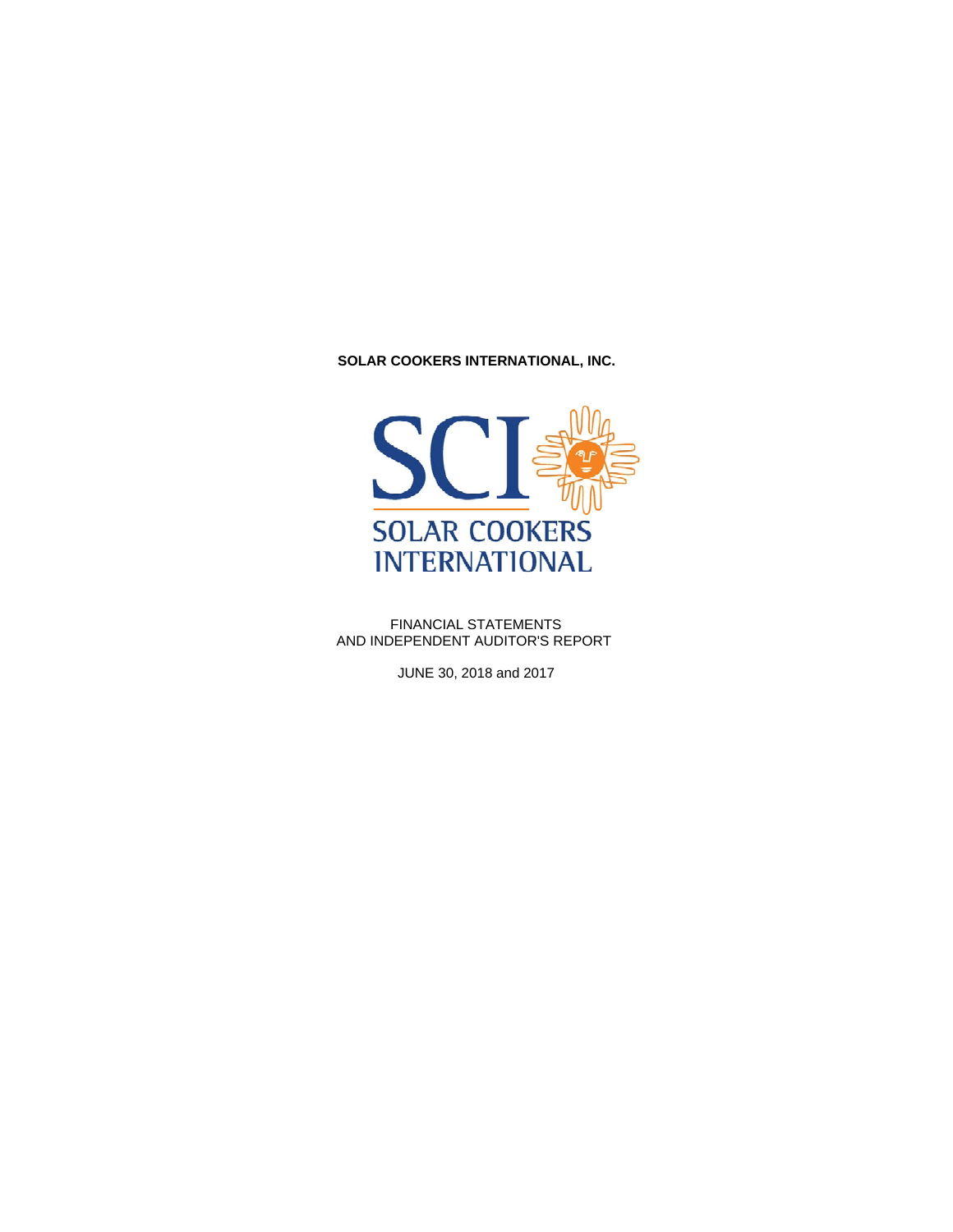## **SOLAR COOKERS INTERNATIONAL, INC.** TABLE OF CONTENTS JUNE 30, 2018 and 2017

|                                                                                                                               | Page     |
|-------------------------------------------------------------------------------------------------------------------------------|----------|
| I. INDEPENDENT AUDITOR'S REPORT                                                                                               |          |
| II. FINANCIAL STATEMENTS                                                                                                      |          |
| Statements of Financial Position as of June 30, 2018 and 2017                                                                 | 2        |
| Statement of Activities for the year ended June 30, 2018                                                                      | 3        |
| Statement of Activities for the year ended June 30, 2017                                                                      | 4        |
| Statement of Functional Expenses for the year ended June 30, 2018<br>with comparative totals for the year ended June 30, 2017 | 5        |
| Statements of Cash Flows for the years ended June 30, 2018 and 2017                                                           | 6        |
| Notes to the Financial Statements                                                                                             | $7 - 12$ |
|                                                                                                                               |          |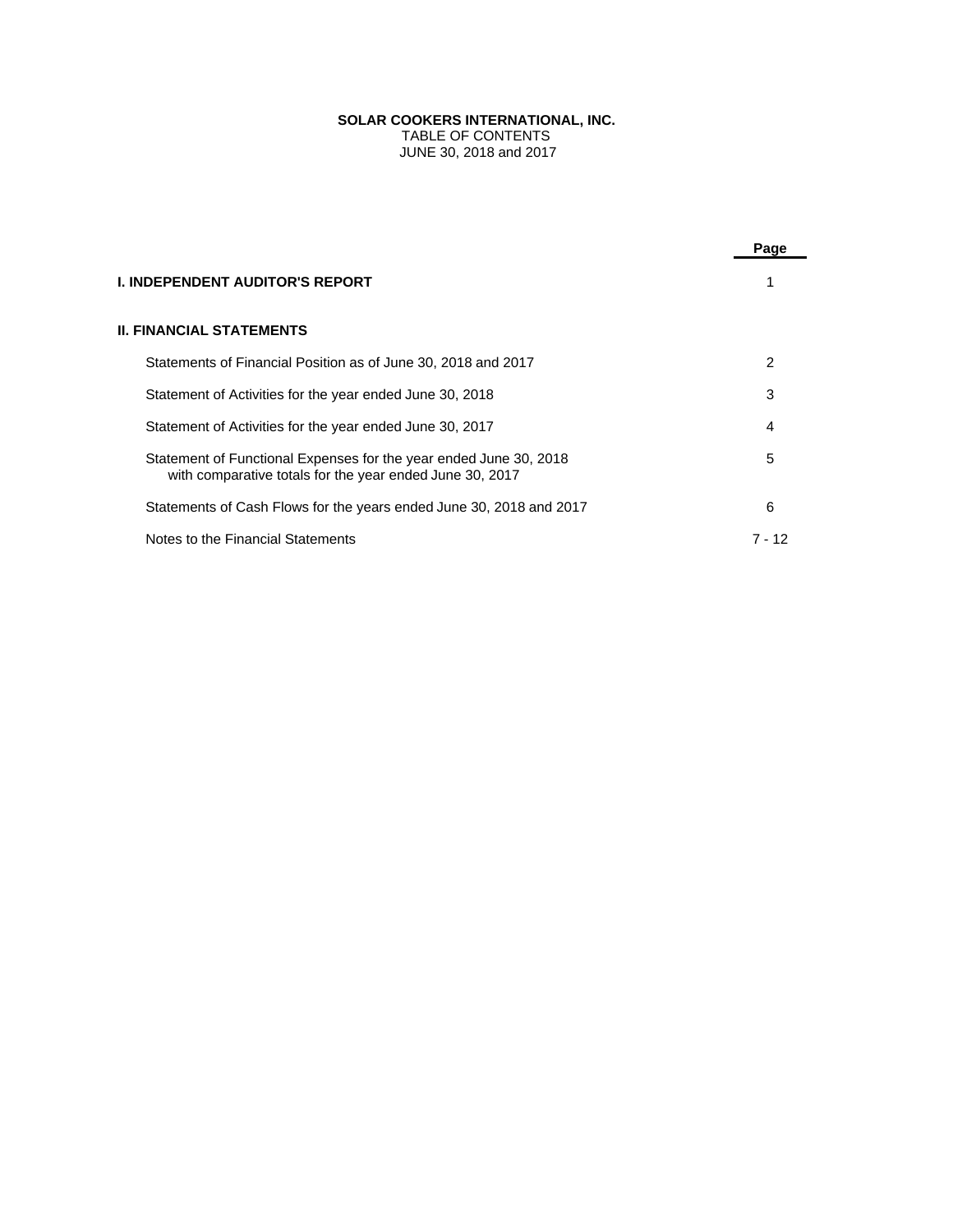

# MANN • URRUTIA • NELSON CPAs & ASSOCIATES, LLP GLENDALE . ROSEVILLE . SACRAMENTO . SOUTH LAKE TAHOE . KAUAI, HAWAII

## **INDEPENDENT AUDITOR'S REPORT**

To the Board of Directors of Solar Cookers International, Inc. Sacramento, California

We have audited the accompanying financial statements of Solar Cookers International, Inc. (a nonprofit organization), which comprise the Statements of Financial Position as of June 30, 2018 and 2017, and the related Statements of Activities, Functional Expenses, and Cash Flows for the years then ended, and the related notes to the financial statements.

## **Management's Responsibility for the Financial Statements**

Management is responsible for the preparation and fair presentation of these financial statements in accordance with accounting principles generally accepted in the United States of America; this includes the design, implementation, and maintenance of internal control relevant to the preparation and fair presentation of financial statements that are free from material misstatement, whether due to fraud or error.

## **Auditor's Responsibility**

Our responsibility is to express an opinion on these financial statements based on our audits. We conducted our audits in accordance with auditing standards generally accepted in the United States of America. Those standards require that we plan and perform the audit to obtain reasonable assurance about whether the financial statements are free from material misstatement.

An audit involves performing procedures to obtain audit evidence about the amounts and disclosures in the financial statements. The procedures selected depend on the auditor's judgment, including the assessment of the risks of material misstatement of the financial statements, whether due to fraud or error. In making those risk assessments, the auditor considers internal control relevant to the entity's preparation and fair presentation of the financial statements in order to design audit procedures that are appropriate in the circumstances, but not for the purpose of expressing an opinion on the effectiveness of the entity's internal control. Accordingly, we express no such opinion. An audit also includes evaluating the appropriateness of accounting policies used and the reasonableness of significant accounting estimates made by management, as well as evaluating the overall presentation of the financial statements.

We believe that the audit evidence we have obtained is sufficient and appropriate to provide a basis for our audit opinion.

## Opinion

In our opinion, the financial statements referred to above present fairly, in all material respects, the financial position of Solar Cookers International, Inc. as of June 30, 2018, and 2017 and the changes in its net assets and its cash flows for the years then ended in accordance with accounting principles generally accepted in the United States of America.

## **Report on Summarized Comparative Information**

We have previously audited Solar Cookers International, Inc. 2017 financial statements, and we expressed an unmodified audit opinion on those audited financial statements in our report dated September 22, 2017. In our opinion, the summarized comparative information presented herin as of and for the year June 30, 2017, is consistent, in all material respects, with the audited financial statements from which it has been derived.

-Unata Ajelom CPAP Sacramento, California

October 01, 2018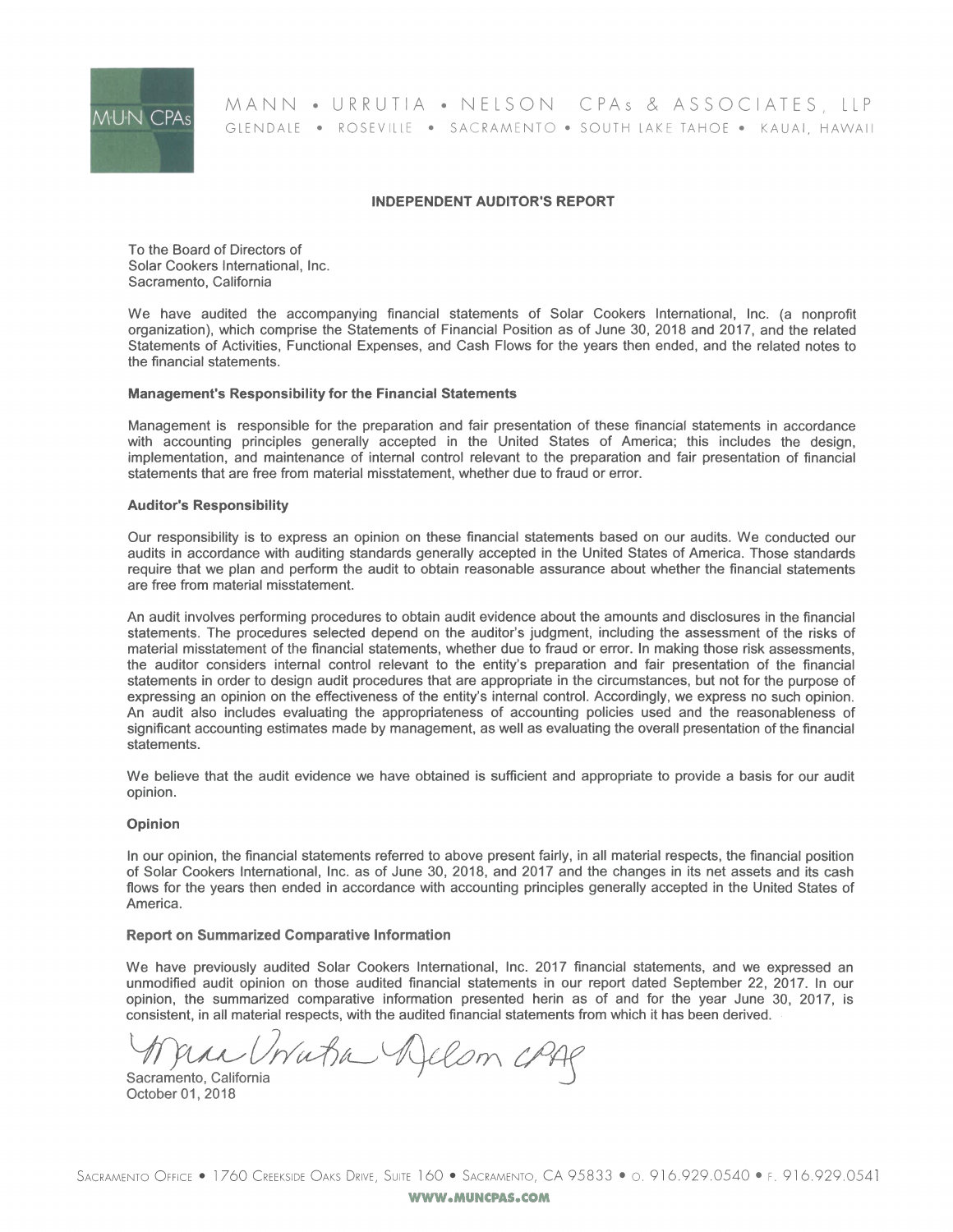STATEMENTS OF FINANCIAL POSITION

JUNE 30, 2018 AND 2017

|                                                             | 2018                 |    | 2017    |
|-------------------------------------------------------------|----------------------|----|---------|
| <b>ASSETS</b>                                               |                      |    |         |
| <b>Current Assets</b>                                       |                      |    |         |
| Cash and cash equivalents (Note 2)<br>Accounts receivable   | \$<br>769,382<br>500 | \$ | 759,515 |
| Grants receivable                                           | 40.000               |    | 100,000 |
| Unconditional promise to give (Note 3)                      | 13,800               |    | 30,000  |
| Inventory                                                   | 4,979                |    | 2,380   |
| Prepaid expenses                                            | 9,229                |    | 3,512   |
| <b>Total Current Assets</b>                                 | 837,890              |    | 895,407 |
| <b>Non-Current Assets</b>                                   |                      |    |         |
| Property and equipment, net (Note 4)                        | 10,099               |    | 8,867   |
| Beneficial interest in Community Foundation assets (Note 8) | 41,280               |    | 38,234  |
| <b>Total Non-Current Assets</b>                             | 51,379               |    | 47,101  |
| <b>Total Assets</b>                                         | 889,269              | \$ | 942,508 |
| <b>LIABILITIES AND NET ASSETS</b>                           |                      |    |         |
| <b>Current Liabilities</b>                                  |                      |    |         |
| Accounts payable                                            | \$<br>4,482          | \$ | 7,162   |
| Accrued expenses                                            | 55,072               |    | 48,975  |
| <b>Total Current Liabilities</b>                            | 59,554               |    | 56,137  |
| <b>Net Assets</b>                                           |                      |    |         |
| Unrestricted                                                | 769,466              |    | 692,135 |
| Temporarily restricted (Note 6)                             | 10,249               |    | 144,236 |
| Permanently restricted (Note 6)                             | 50,000               |    | 50,000  |
| <b>Total Net Assets</b>                                     | 829,715              |    | 886,371 |
| <b>Total Liabilities and Net Assets</b>                     | 889,269              | S  | 942,508 |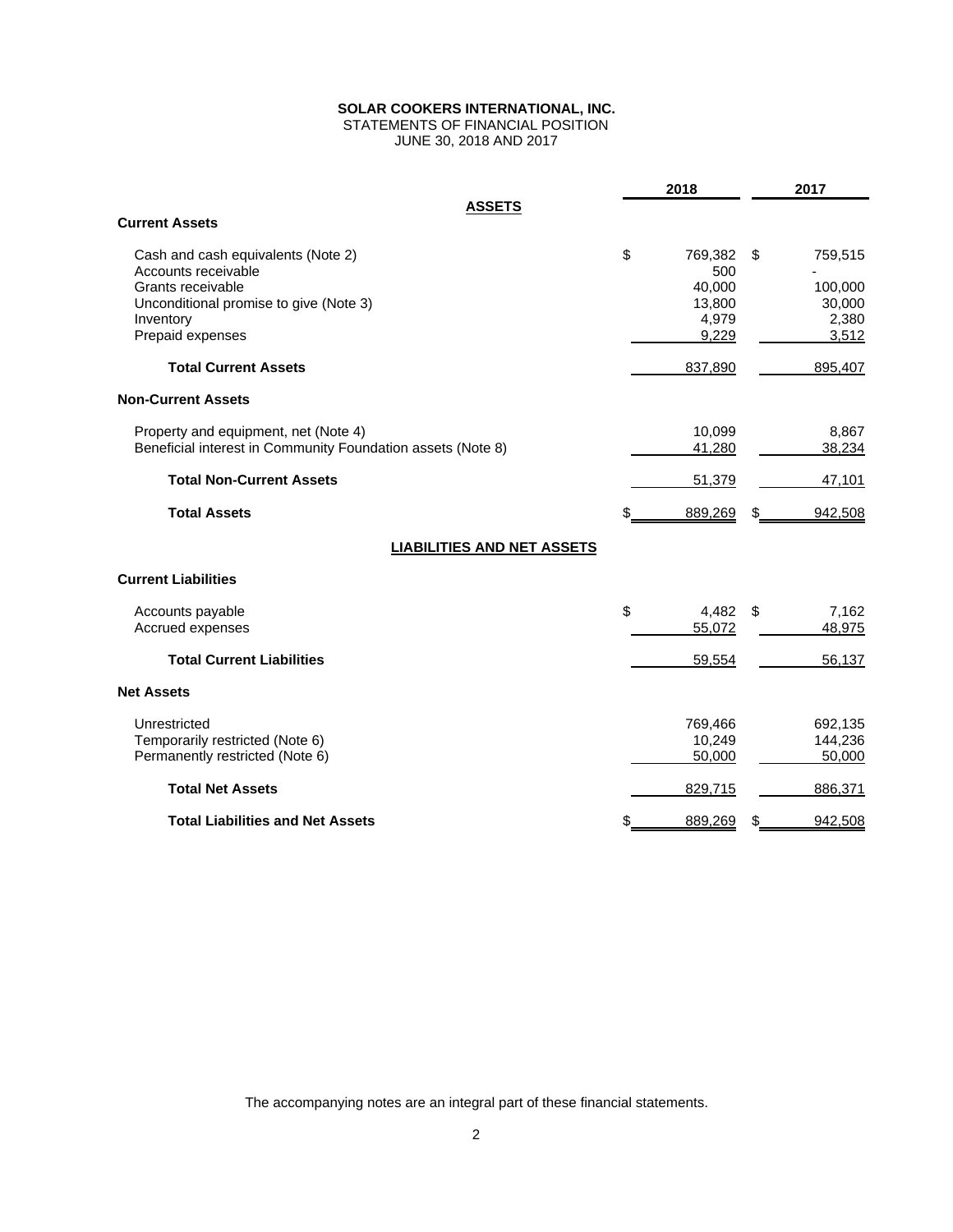STATEMENT OF ACTIVITIES FOR THE YEAR ENDED JUNE 30, 2018

|                                      | <b>Unrestricted</b> |               | <b>Temporarily</b><br><b>Restricted</b> | <b>Permanently</b><br><b>Restricted</b> |    | <b>Total</b> |               |
|--------------------------------------|---------------------|---------------|-----------------------------------------|-----------------------------------------|----|--------------|---------------|
| <b>Support and Revenues</b>          |                     |               |                                         |                                         |    |              |               |
| Contributions                        | \$                  | 540,296       | \$                                      | 20,433                                  | \$ |              | \$<br>560,729 |
| Grants and contracts                 |                     | 55.000        |                                         |                                         |    |              | 55,000        |
| Sales of cookers & materials         |                     | 4,118         |                                         |                                         |    |              | 4,118         |
| In-kind contributions (Note 7)       |                     | 31.680        |                                         |                                         |    |              | 31,680        |
| Interest and dividends               |                     | 1.601         |                                         |                                         |    |              | 1,601         |
| Other revenue                        |                     | 6,074         |                                         |                                         |    |              | 6,074         |
| <b>Total Support and Revenues</b>    |                     | 638,769       |                                         | 20,433                                  |    |              | 659,202       |
| Net assets released from restriction |                     | 154,420       |                                         | (154, 420)                              |    |              |               |
| <b>Total Revenues</b>                |                     | 793,189       |                                         | (133, 987)                              |    |              | 659,202       |
| <b>Expenses</b>                      |                     |               |                                         |                                         |    |              |               |
| Program services                     |                     | 611.105       |                                         |                                         |    |              | 611,105       |
| Fund development                     |                     | 64,760        |                                         |                                         |    |              | 64,760        |
| General and administrative           |                     | <u>39,993</u> |                                         |                                         |    |              | 39,993        |
| <b>Total Expenses</b>                |                     | 715,858       |                                         |                                         |    |              | 715,858       |
| <b>Change in Net Assets</b>          |                     | 77,331        |                                         | (133,987)                               |    |              | (56, 656)     |
| Net Assets - July 1, 2017            |                     | 692,135       |                                         | 144,236                                 |    | 50,000       | 886,371       |
| Net Assets - June 30, 2018           |                     | 769,466       |                                         | 10,249                                  |    | 50,000       | 829,715       |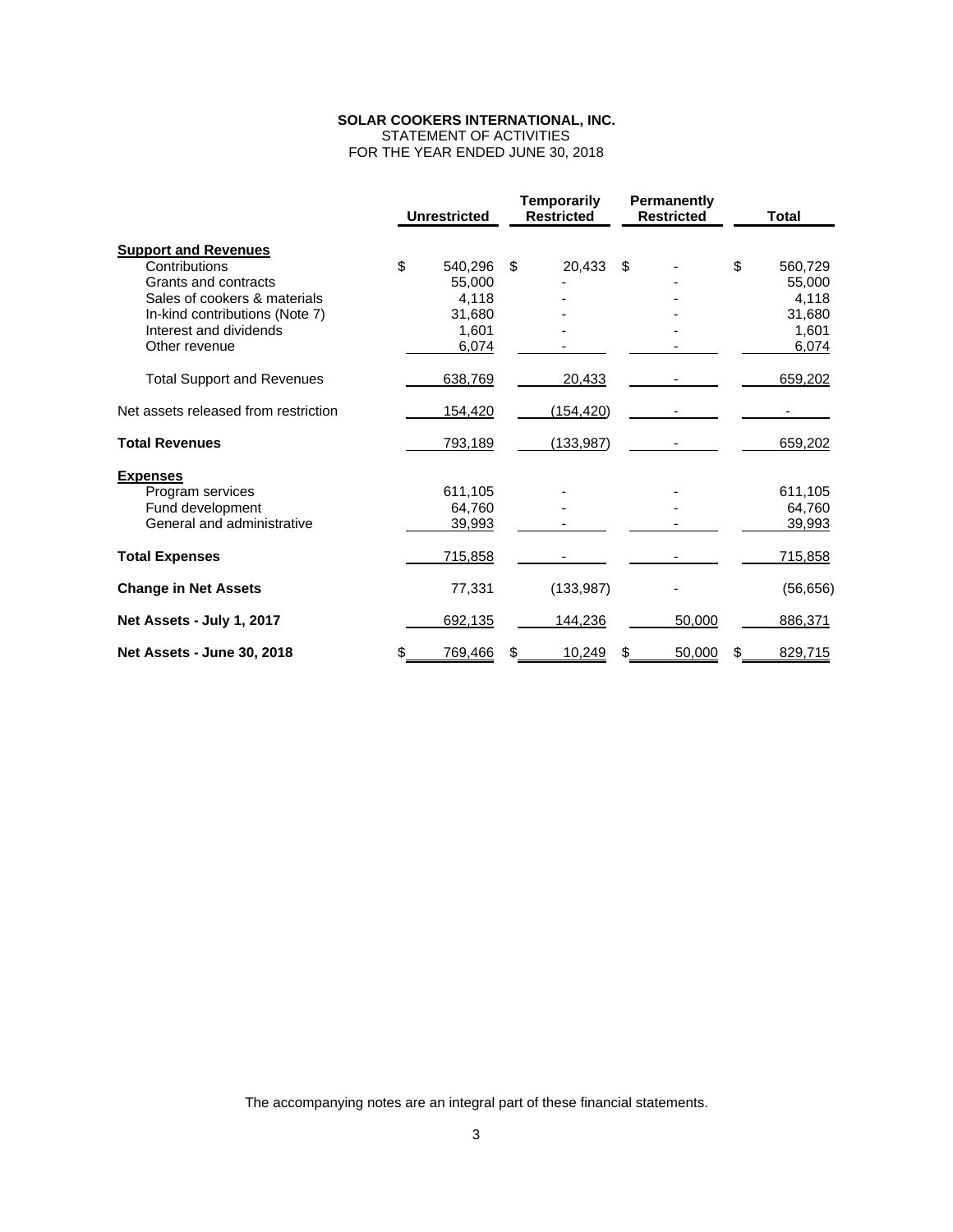STATEMENT OF ACTIVITIES FOR THE YEAR ENDED JUNE 30, 2017

|                                      |    | <b>Unrestricted</b> |    | Temporarily<br><b>Restricted</b> |    | Permanently<br><b>Restricted</b> |               | <b>Total</b> |
|--------------------------------------|----|---------------------|----|----------------------------------|----|----------------------------------|---------------|--------------|
| <b>Support and Revenues</b>          |    |                     |    |                                  |    |                                  |               |              |
| Contributions                        | \$ | 627.388             | \$ | 86.500                           | \$ |                                  | \$<br>713,888 |              |
| Grants and contracts                 |    | 68,700              |    | 155,000                          |    |                                  | 223,700       |              |
| Sales of cookers and materials       |    | 13,130              |    |                                  |    |                                  | 13,130        |              |
| Special events                       |    | 12,714              |    |                                  |    |                                  | 12,714        |              |
| In-kind contributions (Note 7)       |    | 54,150              |    |                                  |    |                                  | 54,150        |              |
| Interest and dividends               |    | 10,320              |    |                                  |    |                                  | 10,320        |              |
| Other revenue                        |    | 4,186               |    |                                  |    |                                  | 4,186         |              |
| <b>Total Support and Revenues</b>    |    | 790,588             |    | 241,500                          |    |                                  | 1,032,088     |              |
| Net assets released from restriction |    | 253,051             |    | (253, 051)                       |    |                                  |               |              |
| <b>Total Revenues</b>                |    | 1,043,639           |    | (11, 551)                        |    |                                  | 1,032,088     |              |
| <b>Expenses</b>                      |    |                     |    |                                  |    |                                  |               |              |
| Program services                     |    | 651,716             |    |                                  |    |                                  | 651,716       |              |
| Fund Development                     |    | 120.445             |    |                                  |    |                                  | 120.445       |              |
| General & Administration             |    | 53,654              |    |                                  |    |                                  | 53,654        |              |
| <b>Total Expenses</b>                |    | 825,815             |    |                                  |    |                                  | 825,815       |              |
| <b>Change in Net Assets</b>          |    | 217,824             |    | (11, 551)                        |    |                                  | 206,273       |              |
| Net Assets - July 1, 2016            |    | 474,311             |    | 155,787                          |    | 50,000                           | 680,098       |              |
| Net Assets - June 30, 2017           | S  | 692,135             | S  | 144,236                          | \$ | 50,000                           | \$<br>886,371 |              |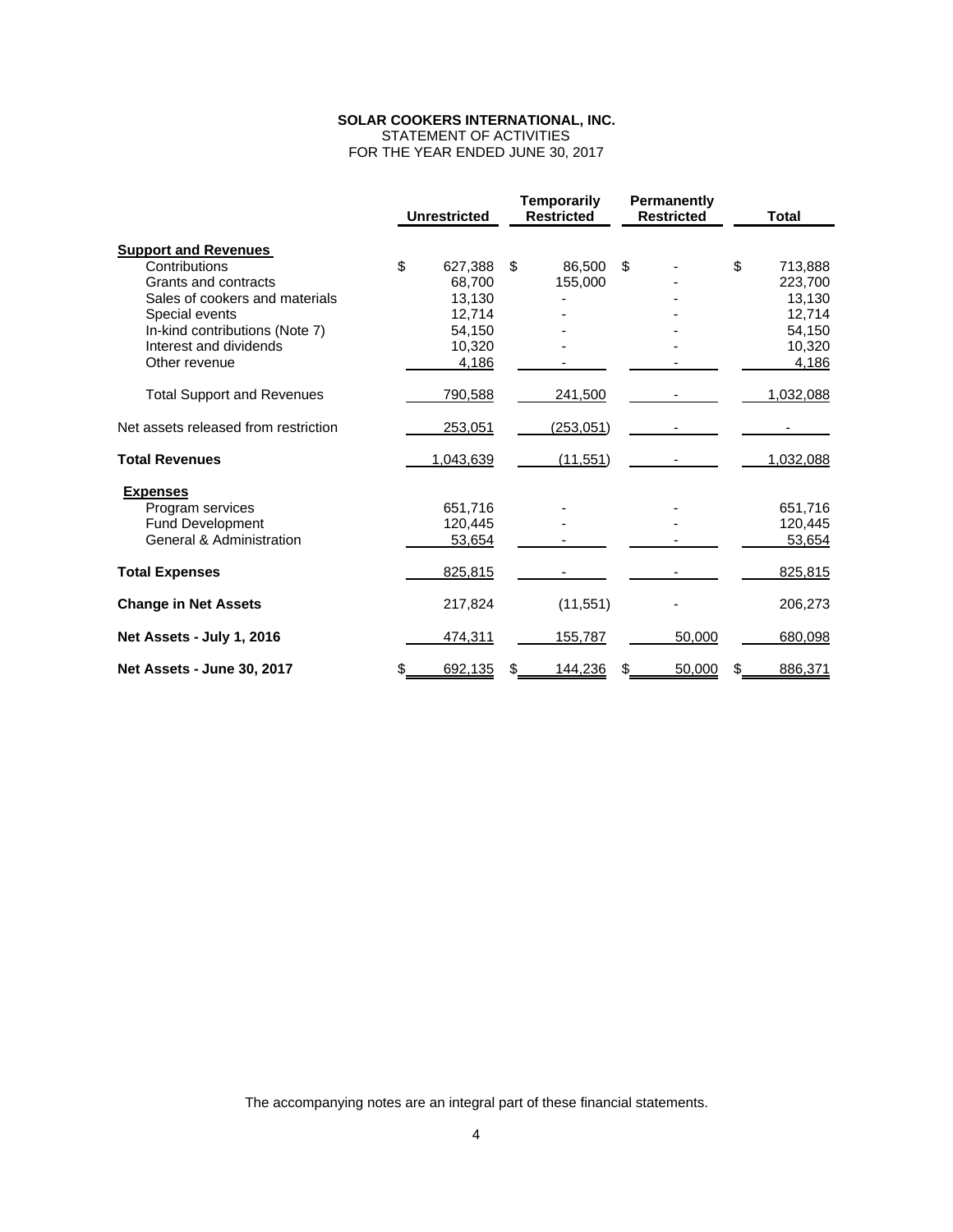## STATEMENT OF FUNCTIONAL EXPENSES FOR THE YEAR ENDED JUNE 30, 2018 WITH COMPARATIVE TOTALS FOR THE YEAR ENDED JUNE 30, 2017

|                           | Program<br>Services | Fund<br><b>Development</b> |     | General and<br>Administrative | Total<br>2018 |     | Total<br>2017 |
|---------------------------|---------------------|----------------------------|-----|-------------------------------|---------------|-----|---------------|
| Salaries and wages        | \$<br>369,332       | \$<br>33,273               | \$  | 22,774                        | \$<br>425,379 | \$  | 417,723       |
| Payroll taxes             | 33,221              | 3,591                      |     | 2,209                         | 39,021        |     | 34,127        |
| Employee benefits         | 17,647              | 1,029                      |     | 729                           | 19,405        |     | 6,313         |
| Accounting & audit fees   | 25,974              | 5,195                      |     | 1,654                         | 32,823        |     | 30,451        |
| Bank & payroll charges    |                     |                            |     | 7,006                         | 7,006         |     | 16,803        |
| Cookers & other materials |                     |                            |     |                               |               |     | 11,862        |
| Depreciation              | 2,810               |                            |     | 60                            | 2,870         |     | 2,246         |
| Dues & subscription       | 3,775               | 235                        |     | 10                            | 4,020         |     | 861           |
| In-kind expense           | 29,343              | 819                        |     | 1,518                         | 31,680        |     | 54,150        |
| Insurance                 | 241                 |                            |     | 1,772                         | 2,013         |     | 6,044         |
| Miscellaneous             | 43                  | 151                        |     | 61                            | 255           |     | 14,176        |
| Office expenses           | 1,499               | 2,941                      |     | 24                            | 4,464         |     | 5,051         |
| Postage & shipping        | 1,304               | 124                        |     | 19                            | 1,447         |     | 2,309         |
| Professional fees         | 24,951              | 5,017                      |     | 1,243                         | 31,211        |     | 35,291        |
| Program expenses          | 62,521              |                            |     |                               | 62,521        |     | 140,293       |
| <b>Publication costs</b>  | 8,967               | 10,085                     |     |                               | 19,052        |     | 19,431        |
| Rent                      | 20,667              | 781                        |     | 306                           | 21,754        |     | 21,227        |
| <b>Supplies</b>           | 2,584               | 1,187                      |     | 267                           | 4,038         |     | 1,917         |
| Telephone, fax & email    | 4,312               | 324                        |     | 39                            | 4,675         |     | 4,064         |
| Travel & meetings         | 1,914               | 8                          |     | <u>302</u>                    | 2,224         |     | 1,476         |
| <b>Total Expenses</b>     | 611,105             | 64,760                     | \$. | 39,993                        | 715,858       | \$. | 825,815       |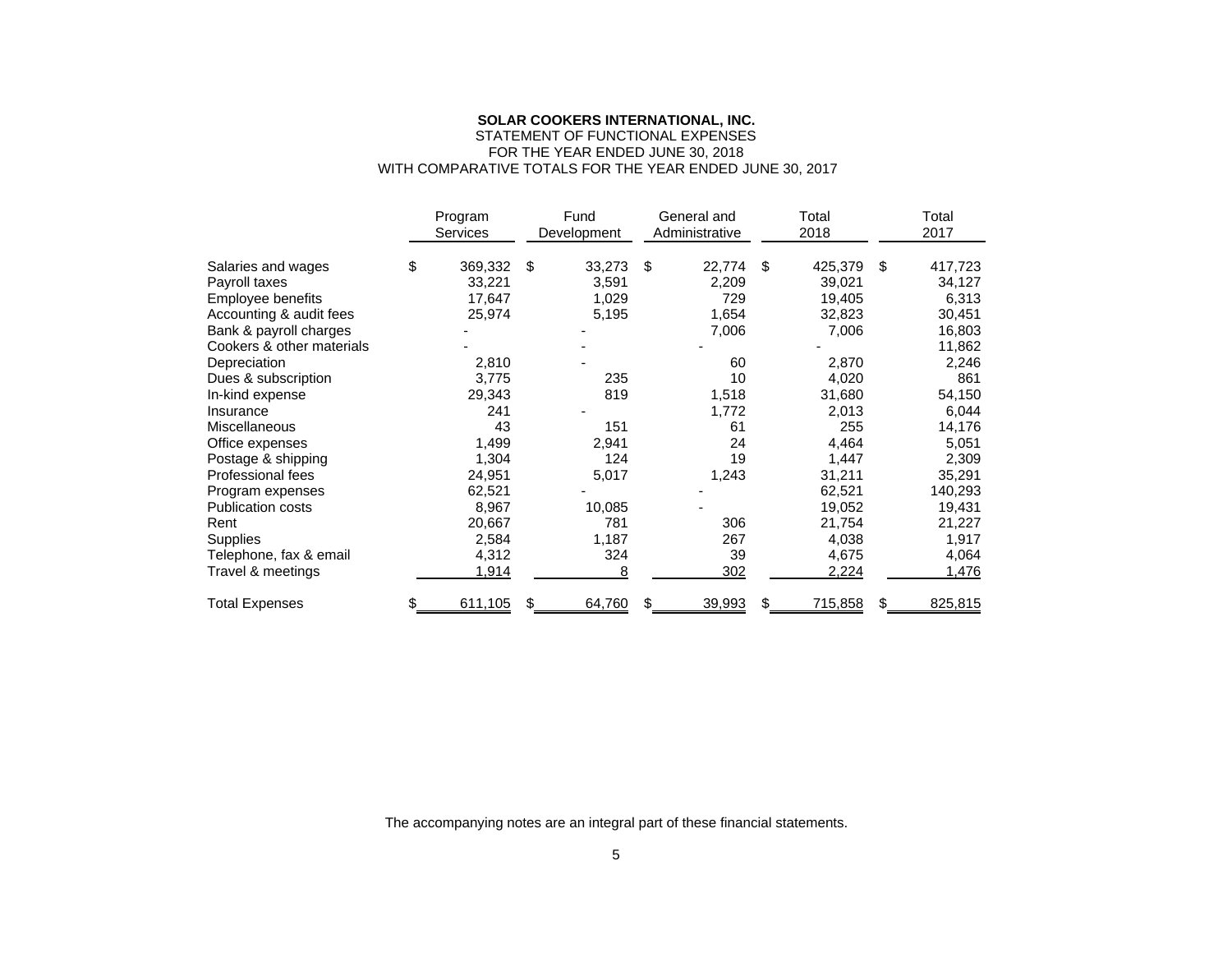STATEMENTS OF CASH FLOWS FOR THE YEARS ENDED JUNE 30, 2018 AND 2017

|                                                                                                                                                                                                                                                                                                | 2018 |                                                                                          | 2017                                                                                      |  |
|------------------------------------------------------------------------------------------------------------------------------------------------------------------------------------------------------------------------------------------------------------------------------------------------|------|------------------------------------------------------------------------------------------|-------------------------------------------------------------------------------------------|--|
| <b>Cash Flows from Operating Activities</b>                                                                                                                                                                                                                                                    |      |                                                                                          |                                                                                           |  |
| Change in net assets                                                                                                                                                                                                                                                                           | \$   | $(56,656)$ \$                                                                            | 206,273                                                                                   |  |
| Adjustments to reconcile change in net assets to net cash provided by<br>operating activities:                                                                                                                                                                                                 |      |                                                                                          |                                                                                           |  |
| Depreciation                                                                                                                                                                                                                                                                                   |      | 2,870                                                                                    | 2,246                                                                                     |  |
| Decrease (Increase) in:<br>Accounts receivable<br>Grants receivable<br>Promises to give<br>Beneficial interest in Community Foundation assets<br>Inventory<br>Prepaid expenses<br>Increase (Decrease) in:<br>Accounts payable<br>Accrued expenses<br>Net Cash Provided by Operating Activities |      | (500)<br>60,000<br>16.200<br>(3,046)<br>(2,599)<br>(5,717)<br>(2,680)<br>6,097<br>13,969 | 2,900<br>(17,500)<br>(30,000)<br>(4, 494)<br>5,144<br>1,345<br>4,040<br>12,201<br>182,155 |  |
| <b>Cash Flows from Investing Activities</b>                                                                                                                                                                                                                                                    |      |                                                                                          |                                                                                           |  |
| Purchase of equipment                                                                                                                                                                                                                                                                          |      | (4, 102)                                                                                 | (4,984)                                                                                   |  |
| Net Cash Used for Investing Activities                                                                                                                                                                                                                                                         |      | (4, 102)                                                                                 | (4,984)                                                                                   |  |
| Net Increase in Cash and Cash Equivalents                                                                                                                                                                                                                                                      |      | 9,867                                                                                    | 177,171                                                                                   |  |
| Cash and Cash Equivalents, Beginnnig of Year                                                                                                                                                                                                                                                   |      | 759,515                                                                                  | 582,344                                                                                   |  |
| <b>Cash and Cash Equivalents, End of Year</b>                                                                                                                                                                                                                                                  |      | 769,382                                                                                  | 759,515                                                                                   |  |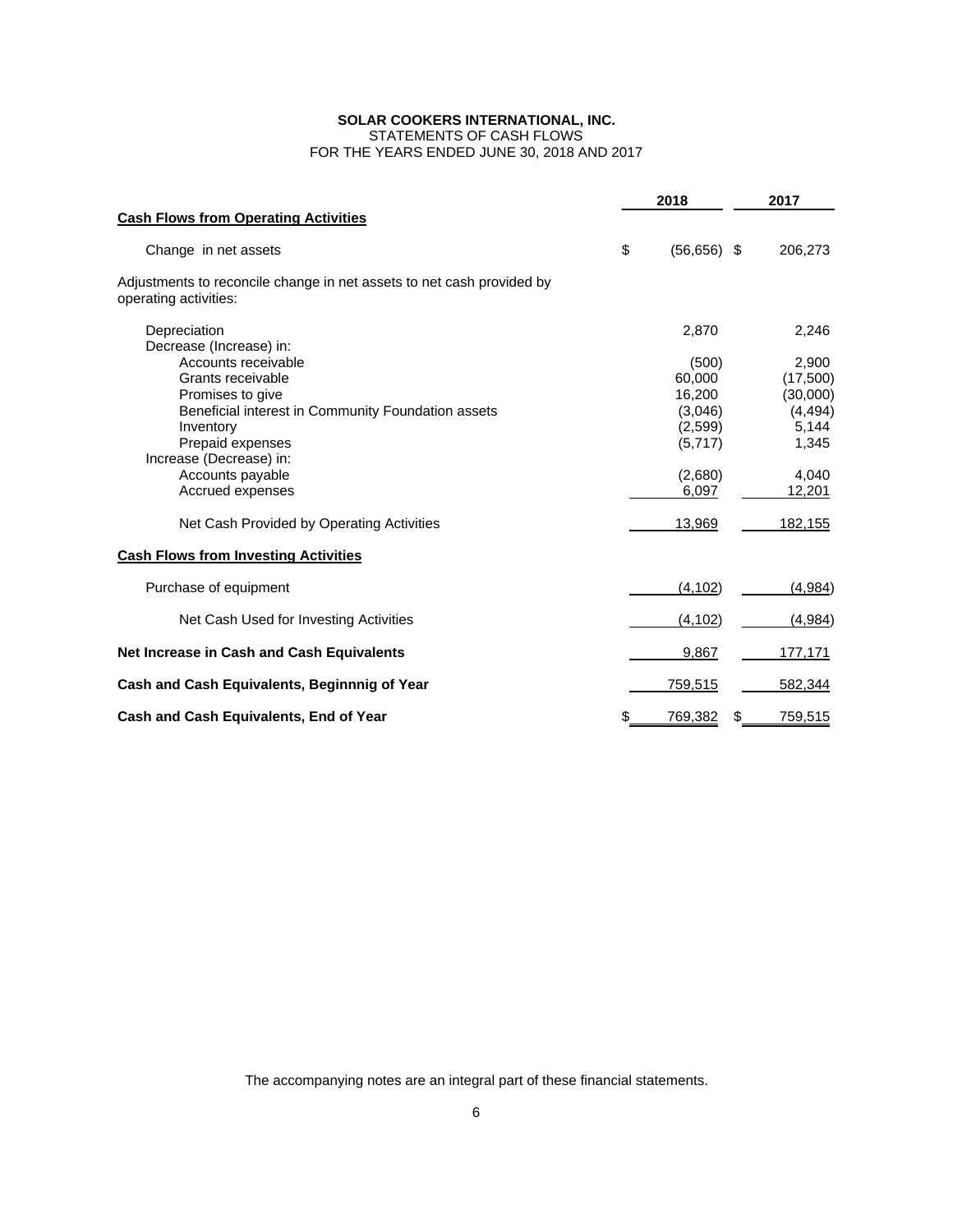NOTES TO FINANCIAL STATEMENTS JUNE 30, 2018 AND 2017

## **NOTE 1: SUMMARY OF SIGNIFICANT ACCOUNTING POLICIES**

#### Nature of Organization

Solar Cookers International, Inc. (SCI) is a non-profit organization whose primary purpose is to promote the spread of solar cooking and solar water pasteurization for health, social, and environmental benefits worldwide. SCI strives to reduce and alleviate the widespread suffering resulting from fuel scarcity, waterborne diseases, and environmental deterioration by sharing knowledge about solar cooking and solar water pasteurization with all people.

#### Basis of Presentation

The accompanying financial statements have been prepared on the accrual basis of accounting in accordance with accounting principles generally accepted in the United States of America (GAAP). Net assets, revenues, expenses, gains, and losses are classified based on the existence or absence of donor-imposed restrictions. Accordingly, SCI classifies its net assets and changes in net assets as follows:

*Unrestricted net assets* - Net assets that are not subject to donor-imposed restrictions or the restrictions have expired.

*Temporarily restricted net assets* - Net assets subject to donor-imposed stipulations that may or will be met either by actions of the Foundation and/or the passage of time. When a restriction expires, temporarily restricted nets assets are reclassified to unrestricted nets assets and reported in the statement of activities as net assets released from restrictions.

*Permanently restricted net assets* - Net assets subject to donor-imposed stipulations that are maintained permanently by the Organization.

Revenues are reported as increases in unrestricted net assets unless use of the related assets is limited by donorimposed restrictions. Expenses are reported as decreases in unrestricted net assets. Gains and losses on assets and liabilities are reported as increases or decreases in unrestricted net assets unless their use is restricted by explicit donor restriction or by law.

#### Cash and Equivalents

Cash and equivalents consist of cash on hand and highly liquid investments with original or remaining maturities of three months or less at the time of purchase.

## Inventory

Inventories consist of solar cookers and educational materials which are sold to the public and are stated at the lower of cost or market, with cost determined by the first-in first-out method.

#### Property and Equipment

Acquisitions of property and equipment of \$500 or more are capitalized. Property and equipment is recorded at acquistion cost, or at estimated fair market value as of the date of donation. Depreciation expense is provided on a straight-line basis over the estimated useful life of the respective asset, ranging from 5 to 15 years.

#### Functional Expenses

The costs of providing the program and supporting services have been summarized on a functional basis in the statement of activities. Accordingly, certain costs have been allocated among the program and supporting services based on estimates of employees' time and on the usage of resources.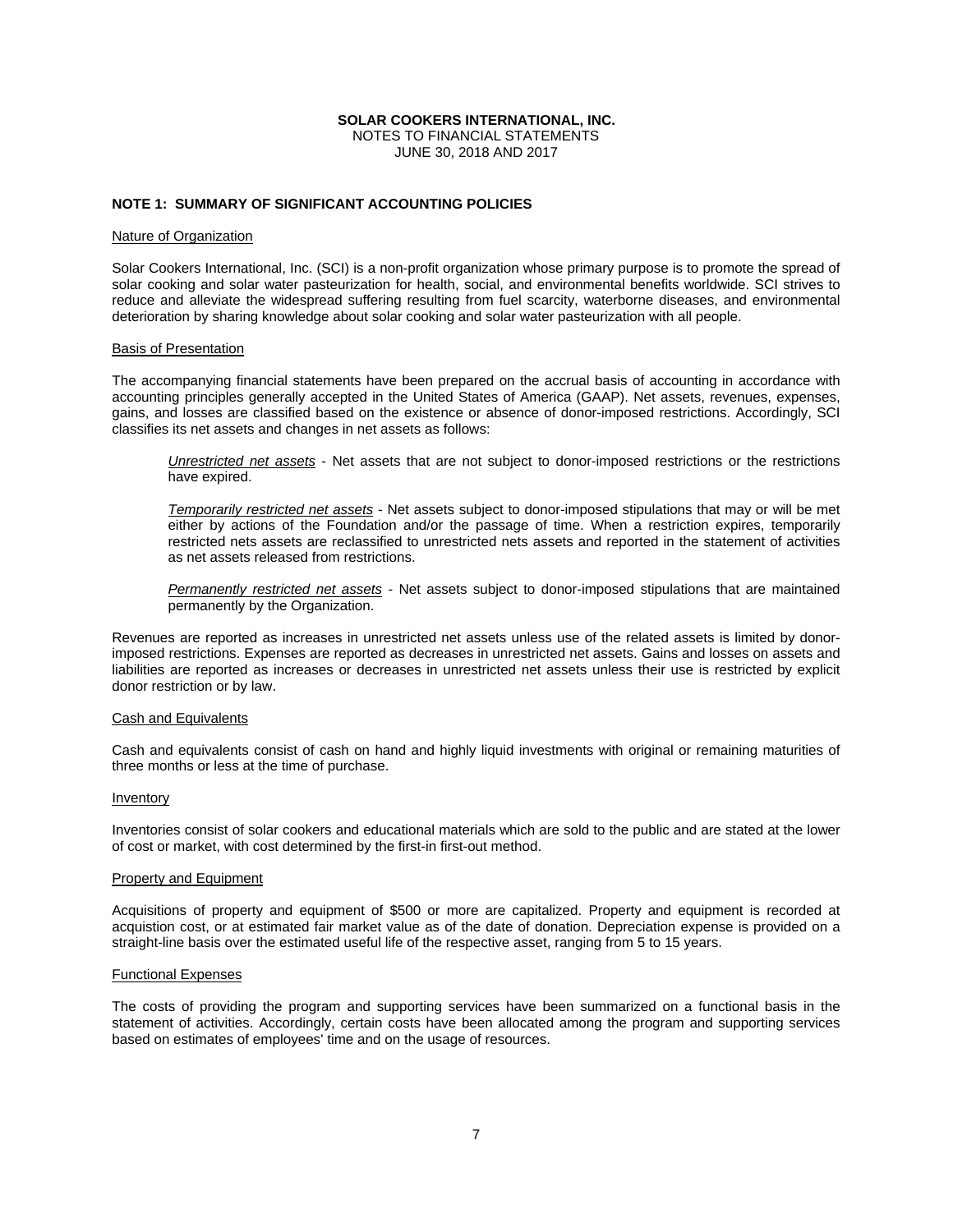NOTES TO FINANCIAL STATEMENTS JUNE 30, 2018 AND 2017

## **NOTE 1: SUMMARY OF SIGNIFICANT ACCOUNTING POLICIES (continued)**

#### Income Taxes

Pursuant to a determination letter from the Internal Revenue Service, SCI is exempt from Federal and State income taxes under Internal Revenue Code (IRC) Section 501(c)(3) and Section 23701(d) of the California Revenue and Taxation Code.

#### **Reclassifications**

Certain prior year amounts have been reclassified to conform with the current year financial statement presentation.

#### Subsequent Events

Subsequent events have been evaluated through October 01, 2018, which is the date the financial statements were available to be issued.

#### Use of Estimates

The preparation of the financial statements in conformity with generally accepted accounting principles requires management to make estimates and assumptions that affect the reported amounts of assets and liabilities at the date of the financial statements and the reported amounts of revenues and expenses during the reporting period. Accordingly, actual results could differ from those estimates.

#### Future Accounting Pronouncements

#### *ASU 2016-02 Leases (Topic 842)*

Under the new guidance, a lessee will be required to recognize assets and liabilities for leases with a term of more than 12 months. Unlike current GAAP, which requires only capital leases to be recognized on the balance sheet, ASU No. 2016-02 will require both operating and finance leases to be recognized on the balance sheet. Additionally, the ASU will require disclosures to help investors and other financial statement users better understand the amount, timing, and uncertainty of cash flows arising from leases, including qualitative and quantitative requirements. The new requirements are effective for the Organization's June 30, 2021 year end. Management has not yet determined the impact of this accounting standard on the Organization's operations or cash flows.

#### *ASU 2016-14 NotforProfit Entities (Topic 958) Presentation of Financial Statements*

The purpose of this standard is to improve and simplify the manner in which a not-for-profit entity (NFP) classifies its net assets, as well as the information that it presents in financial statements and notes concerning liquidity, financial performance, and cash flows. ASU No. 2016-14 amends the requirements for financial statements and notes in Topic 958, Not-for-Profit Entities, and requires an NFP to, among other things, (1) present on the face of the statement of financial position amounts for two classes of net assets at the end of the period, rather than for the currently required three classes (i.e., an NFP will report amounts for both net assets with donor restrictions and net assets without donor restrictions, as well as the currently required amount for total net assets); (2) present on the face of the statement of activities the amount of the change in each of the two classes of net assets referenced above, rather than that of the currently required three classes (i.e., an NFP would continue to report the currently required amount of the change in total net assets for the period); and (3) continue to present on the face of the statement of cash flows the net amount for operating cash flows, using either the direct or the indirect method of reporting, but no longer require the presentation or disclosure of the indirect method (reconciliation) if using the direct method. The new requirements are effective for the Organization's June 30, 2019 year end. Management has not yet determined the impact of this accounting standard on the Organization's operations or cash flows.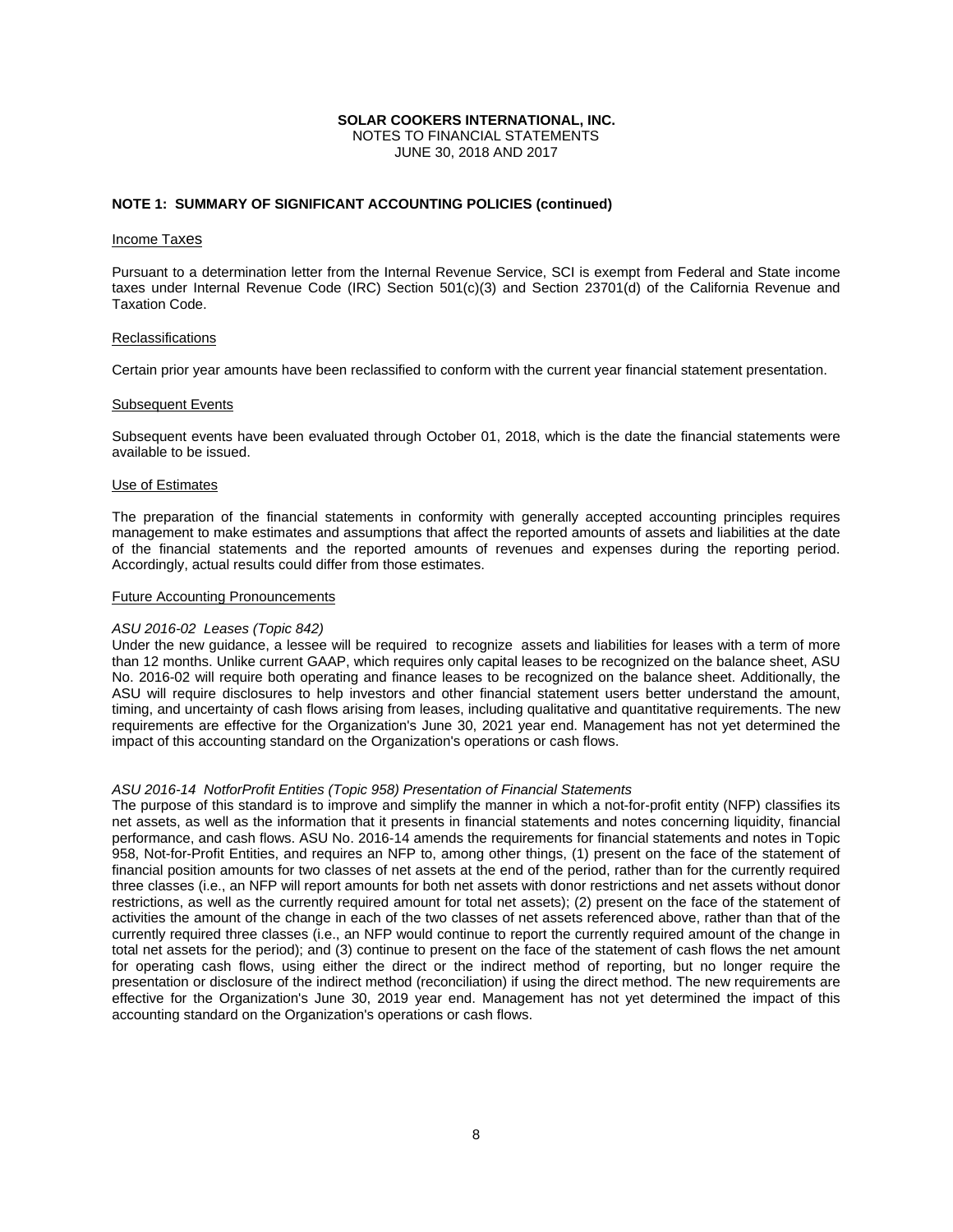NOTES TO FINANCIAL STATEMENTS JUNE 30, 2018 AND 2017

## **NOTE 1: SUMMARY OF SIGNIFICANT ACCOUNTING POLICIES (continued)**

#### *ASU 2016-18 Statement of Cash Flows (Topic 230) Restricted Cash*

This standard addresses the diversity in practice that exists regarding the classification and the presentation of changes in restricted cash on the statement of cash flows under Topic 230, Statement of Cash Flows. The standard requires cash flow statements to explain the changes during a reporting period of the totals for cash, cash equivalents, restricted cash and restricted cash equivalents. Amounts generally described as restricted cash and restricted cash equivalents should be included with cash and cash equivalents when reconciling the beginning-ofperiod and the end-of-period total amounts set forth on the statement of cash flows. The amendments in this ASU do not provide a definition of restricted cash or restricted cash equivalents. The new requirements are effective for the Organization's June 30, 2020 year end. Management has not yet determined the impact of this accounting standard on the Organization's operations or cash flows.

#### **NOTE 2: CASH AND CASH EQUIVALENTS**

At June 30, 2018, cash and cash equivalents included \$692,070 held in commercial banks of which \$250,000 was insured by the Federal Deposit Insurance Corporation, and \$80,831 held in credit unions of which \$80,831 was insured by the National Credit Union Administration. At June 30, 2017, cash and cash equivalents included \$682,786 held in commercial banks of which \$250,000 was insured by the Federal Deposit Insurance Corporation, and \$80,629 held in credit unions of which \$80,629 was insured by the National Credit Union Administration.

#### **NOTE 3: UNCONDITIONAL PROMISE TO GIVE**

Unconditional promises to give, all of which management considered collectible within one year, consisted of a bequest which totaled \$13,800 and \$30,000 at June 30, 2018 and June 30, 2017, respectively.

## **NOTE 4: PROPERTY AND EQUIPMENT**

Property and equipment consisted of the following as of June 30:

|                                                           | 2018               | 2017               |  |  |  |
|-----------------------------------------------------------|--------------------|--------------------|--|--|--|
| Furniture and equipment<br>Less: accumulated depreciation | 29.909<br>(19.810) | 25,807<br>(16.940) |  |  |  |
| Total property and equipment                              | 10.099             | 8,867              |  |  |  |

Depreciation expense was \$2,870 and \$2,246 for the years ended June 30, 2018 and June 30, 2017, respectively.

#### **NOTE 5: LEASE COMMITMENTS**

SCI leases its office space in Sacramento under a noncancelable operating lease which expires on December 31, 2018. Future minimum rental payments under the lease total \$9,912. Rent expense totaled \$21,756 and \$21,218 for the years ended June 30, 2018 and June 30, 2017, respectively.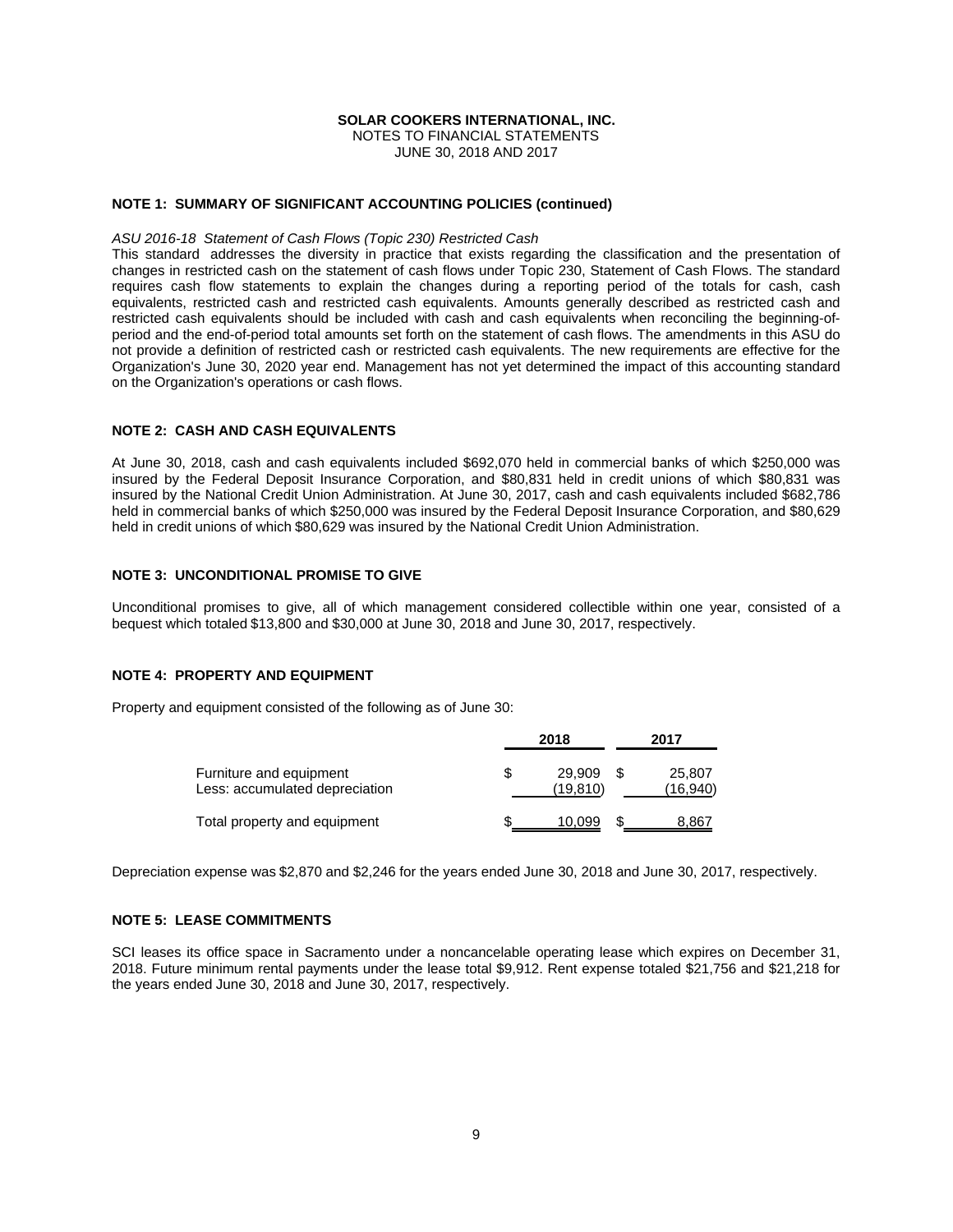#### **SOLAR COOKERS INTERNATIONAL, INC.** NOTES TO FINANCIAL STATEMENTS JUNE 30, 2018 AND 2017

## **NOTE 6: RESTRICTED NET ASSETS**

Temporarily restricted net assets consist of contributions restricted by donors for use in future periods and totaled \$10,249 and \$144,236 at June 30, 2018 and June 30, 2017, respectively.

Permanently restricted net assets consist of assets to be held indefinitely. The income from the assets can be used to support SCI's general activities. Permanently restricted net assets totaled \$50,000 and \$50,000 at June 30, 2018 and June 30, 2017, respectively, and are held as a beneficial interest in Community Foundation assets (See Note 8).

## **NOTE 7: IN-KIND CONTRIBUTIONS**

SCI received donated goods related to its program purposes, and donated services from a variety of unpaid volunteers assisting in leadership, committees, fund-raising activities and program services. For the year ended June 30, 2018, SCI recorded in-kind revenue of \$31,680, which included \$18,145 of donated grant research, graphic design and global advisory services, and \$13,535 in donated program expenses. For the year ended June 30, 2017, SCI recorded in-kind revenue of \$54,150, which included \$52,785 in donated IT services and professional photography and \$1,365 in donated program supplies.

## **NOTE 8: BENEFICIAL INTEREST IN ASSETS OF COMMUNITY FOUNDATION**

SCI has transferred assets to the Sacramento Regional Community Foundation (Foundation) to establish an endowment fund. The agreement states that the transfer is irrevocable and that the assets will not be returned to SCI. However, the Foundation will make distributions of income earned on the endowment fund to SCI, subject to the Foundation's spending policy. SCI has granted the Foundation variance power which allows the Foundation, at its sole discretion and subject to certain conditions, to modify any condition or restriction on the distribution of funds. No distributions were received for the years ended June 30, 2018 and 2017. SCI has recorded a beneficial interest in assets held by the Foundation totaling \$41,280 and \$38,234 at June 30, 2018 and June 30, 2017, respectively.

## **NOTE 9: ENDOWMENT**

SCI's endowment includes both donor-restricted funds and unrestricted funds designated by the Board of Directors to function as general endowments. The Board has complied with the requirements of the *Uniform Prudent Management of Institutional Funds Act* (UPMIFA), which provides statutory guidance for management, investment, and expenditures of endowed funds. UPMIFA does not distinguish between original corpus, income, and capital appreciation and permits all endowed funds to make a payout as deemed prudent by the Board and within UPMIFA.

SCI classifies as permanently restricted net assets (a) the original value of the gifts donated to the permanent endowment, (b) the original value of subsequent gifts to the permanent endowment, and (c) accumulations to the permanent endowment made in accordance with the direction of the applicable donor gift instrument at the time the accumulation is added to the fund. The remaining portion of the donor-restricted endowment fund that is not classified in permanently restricted net assets is classified as temporarily restricted net assets until those amounts are appropriated for expenditure by the organization in a manner consistent with the standards of prudence prescribed in UPMIFA. In accordance with UPMIFA, the organization considers the following factors in making a determination to appropriate or accumulate donor-restricted endowment funds:

- 1. The duration and preservation of the fund
- 2. The purposes of the organization and the donor-restricted endowment fund
- 3. General economic conditions
- 4. The possible effect of inflation and deflation
- 5. The expected total return from income and the appreciation of investments
- 6. Other resources of the organization
- 7. The investment policies of the organization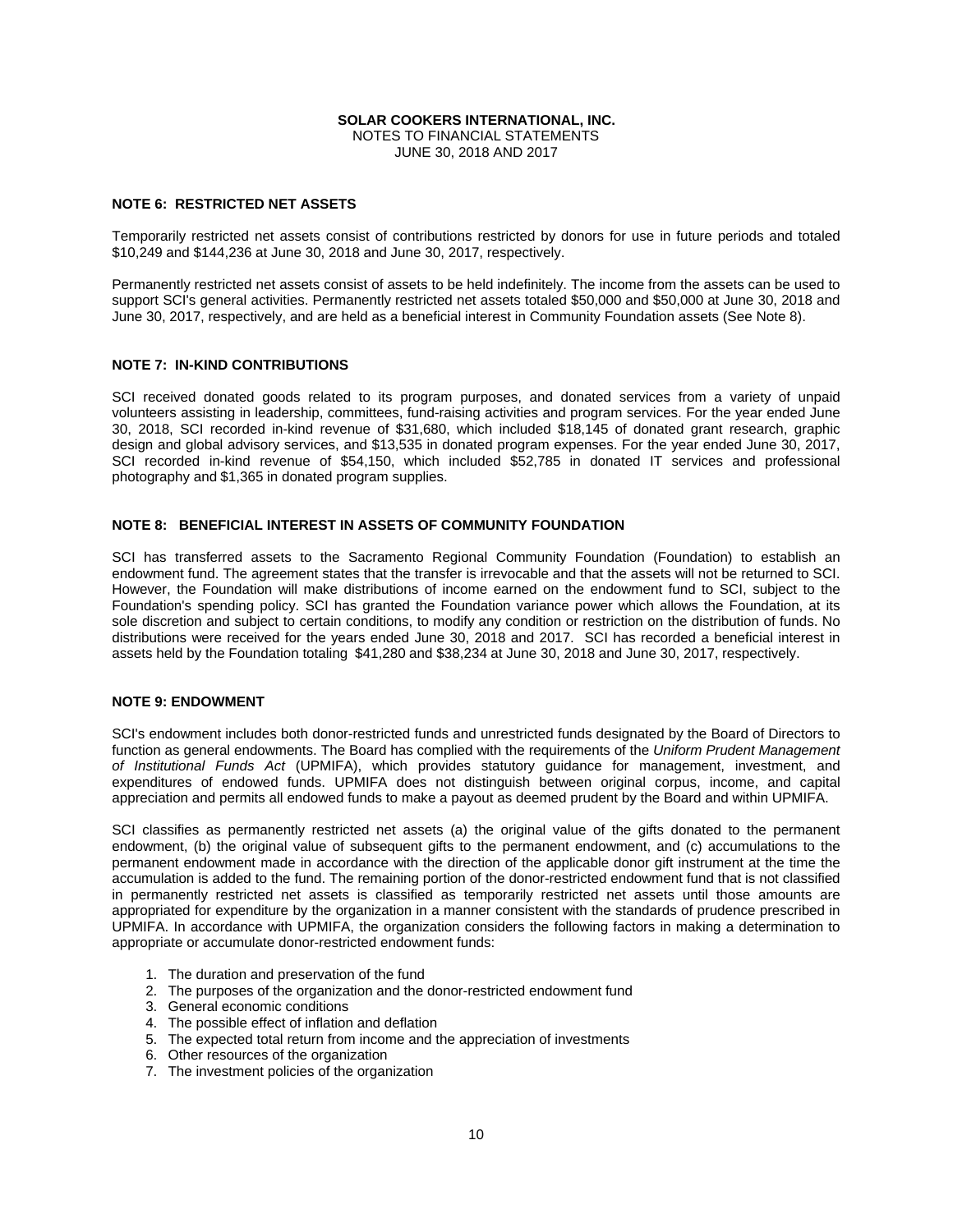## **SOLAR COOKERS INTERNATIONAL, INC.** NOTES TO FINANCIAL STATEMENTS JUNE 30, 2018 AND 2017

## **NOTE 9: ENDOWMENT (continued)**

To satisfy its long-term objectives, SCI relies on a total return strategy in which investment returns are achieved through both capital appreciation (realized and unrealized) and current yield (interest and dividends). SCI targets a conservative mix of investments that places an emphasis on capital preservation.

Amounts to be appropriated for expenditure, if any, are determined annually by the Board of Directors. Changes in endowment net assets for the year ended June 30, 2018, were as follows:

|                                                    | Unrestricted |                |  | Temporarily<br>Restricted |   | Permanently<br>Restricted |  | Total            |  |
|----------------------------------------------------|--------------|----------------|--|---------------------------|---|---------------------------|--|------------------|--|
| Endowment assets, July 1, 2017                     | S            | 13.233         |  | 2.288                     | S | 50,000                    |  | 65.521           |  |
| Investment income<br>Realized and unrealized gains |              | 3.450<br>(404) |  | 157<br>(2, 288)           |   |                           |  | 3,607<br>(2,692) |  |
| Endowment assets, June 30, 2018                    |              | 16,279         |  | 157                       |   | 50,000                    |  | 66,436           |  |

Changes in endowment net assets for the year ended June 30, 2017, were as follows:

|                                                    | Unrestricted |                |  | Temporarily<br>Restricted |  | Permanently<br>Restricted |  | Total            |  |
|----------------------------------------------------|--------------|----------------|--|---------------------------|--|---------------------------|--|------------------|--|
| Endowment assets, July 1, 2016                     | S            | 8.735          |  | 4.502                     |  | 50,000                    |  | 63,237           |  |
| Investment income<br>Realized and unrealized gains |              | 4.853<br>(355) |  | 286<br>(2,500)            |  |                           |  | 5,139<br>(2,855) |  |
| Endowment assets, June 30, 2017                    |              | 13,233         |  | 2,288                     |  | 50,000                    |  | 65,521           |  |

## **NOTE 10: FAIR VALUE MEASUREMENTS**

SCI measures fair value in accordance with FASB Accounting Standards Codification ASC 820. ASC 820 applies to all financial instruments that are being measured and reported on a fair value basis. ASC 820 defines fair value as the price that would be received to sell an asset or paid to transfer a liability in an orderly transaction between market participants at the measurement date. ASC 820 establishes a fair value hierarchy that prioritizes the inputs to valuation techniques used to measure fair value. The hierarchy gives the highest priority to unadjusted quoted prices in active markets for identical assets or liabilities (Level 1 measurements) and the lowest priority to measurements involving significant unobservable inputs (Level 3 measurements). The applicable level of the fair value hierarchy is as follows:

- Level 1 Inputs are quoted market prices (unadjusted) in active markets for identical assets or liabilities. Valuations for assets and liabilities traded in active exchange markets. Valuations are obtained from readily available pricing sources for market transactions involving identical assets or liabilities.
- Level 2 Inputs other than quoted prices within Level 1 that are observable, either directly or indirectly. Valuations for assets and liabilities traded in less active dealer or broker markets. Valuations are obtained from third party pricing services for identical or similar assets or liabilities.